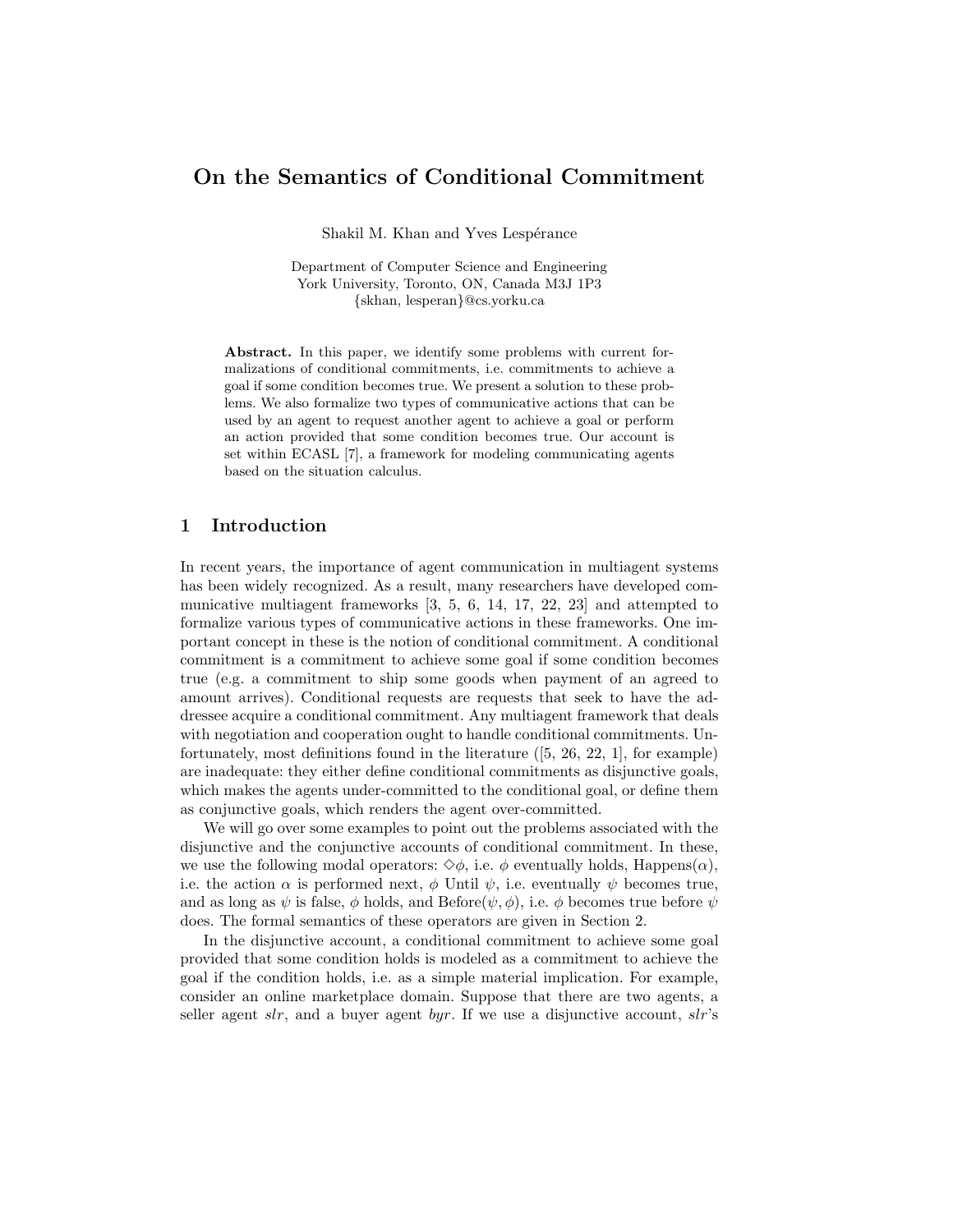conditional commitment to ship some goods to byr on the condition that byr pays can be modeled as follows:

CondInt $_{dis}(slr, GetPaid, Happens(shipGoods(slr, byr))) =$ Int(slr,  $\neg \Diamond GetPaid$  ∨

 $[\neg GetPaul$  Until  $(GetPaid \wedge \text{Happens}(shipGoods(slr, bur)))]$ 

This says that  $slr$ 's conditional commitment to ship the goods when byr pays amounts to slr having the intention that byr eventually pays and after that she ships the goods, if byr eventually pays (as mentioned above, we assume that the Until construct above implies that  $\Diamond GetPaid$  and  $\Diamond Happens(shipGoods(s)$  $(byr)$ ). One problem with this account of conditional intention is that there is a counter-intuitive way to satisfy a conditional intention, namely, the agent may commit to the triggering condition remaining false and deliberately perform some action that makes it remain false. Thus, in the example, to satisfy her conditional intention, slr may intentionally perform some action to stop byr from paying her, such as blocking debits from byr. In other words, there is nothing in this formalization of conditional intention that stops slr from intending not to get paid and not to send the goods. However, this is counter-intuitive and a model of conditional commitment should not support this. Thus, with the disjunctive account of conditional commitment, the agent seems under-committed to the goal. Some examples in the literature that formalize conditional commitments as disjunctive goals include [22] and [1].

In the conjunctive account, a conditional commitment to achieve a goal provided that a condition holds is modeled as a temporally ordered conjunctive commitment to the triggering condition and the conditional goal, where the triggering condition is achieved first. Although this model may seem appropriate in many cases, it often leads to problems. For example, suppose that slr has the conditional commitment to ship a replacement unit provided that byr reports and returns a defective good. If we use a conjunctive account, this can be modeled as follows:

 $\text{CondInt}_{\text{con}}(slr, DefGoodRet, \text{Happens}(shipRep(slr, byr))) =$  $Int(slr, Before(Happens(shipRepl(slr, byr)), DefGoodRet)$  $\land \Diamond$ Happens(ship $Repl(slr, bur))$ ).

This says that slr's conditional commitment to ship a replacement unit provided that byr returns a defective good can be modeled as slr's intention that eventually byr returns a defective good, and slr ships the replacement unit after that. Note that, according to this definition, since slr has the intention that the defective product is returned before she ships the replacement unit, and that she eventually ships the replacement units, it follows that slr has the intention that byr eventually returns a product, i.e.  $Int(slr, \Diamond DefGoodRet)$ . So slr may deliberately perform some action, such as shipping a defective good in the first place, to achieve this intention. Thus, the conjunctive account of conditional commitment results in over-committed agents. Both [5] and [26] formalize conditional commitments as conjunctive goals.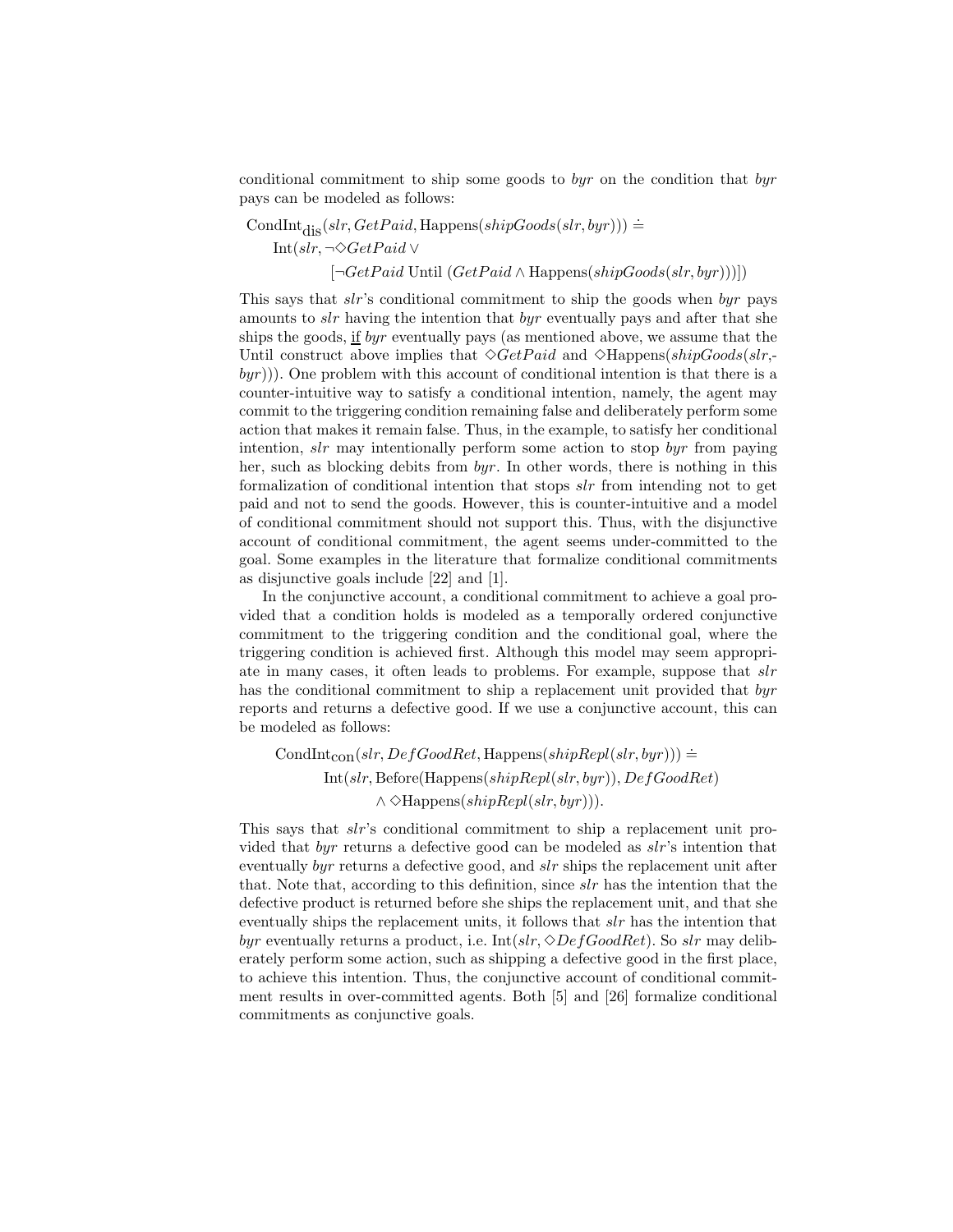In this paper, we propose a solution to these problems (the *under/over*commitment problems, henceforth). Our solution involves using an additional constraint with the disjunctive account to eliminate the under-commitment problem. We use the Extended Cognitive Agent Specification Language (ECASL) [7] as our base formal framework for this. Our account is formulated for internal/mental states semantics for communication acts. Nevertheless, similar issues arise for public/social-commitment semantics (as discussed in Section 5). In what follows, we will use the terms 'intention' and 'commitment' interchangeably. We also discuss some simple properties of conditional commitment, and formalize two communicative action types that can be used by an agent to request another agent to achieve a goal, or perform an action, provided that some condition holds.

The paper is organized as follows: in the next section, we outline the ECASL framework. In Section 3, we present our model of conditional commitment and discuss some of its properties. In Section 4, we present some communicative acts that allow agents to make requests that result in conditional commitments. In Section 5, we compare our approach to previous work on conditional commitments. Finally in Section 6, we summarize our results and discuss possible future work.

## 2 ECASL

The Extended Cognitive Agent Specification Language (ECASL) [7], an extension of CASL [20, 21], is a framework for specifying and verifying complex communicating multiagent systems that incorporates a formal model of means-ends reasoning. In this section, we outline the part of ECASL that is needed for our formalization of conditional commitment.

In ECASL, agents are viewed as entities with mental states, i.e., knowledge and goals, and the specifier can define the behavior of the agents in terms of these mental states. ECASL combines a declarative action theory defined in the situation calculus with a rich programming/process language, ConGolog [4]. Domain dynamics and agents' mental states are specified declaratively in the theory, while the agents' behavior is specified procedurally in ConGolog.

In ECASL, a dynamic domain is represented using an action theory [16] formulated in the situation calculus [11], a (mostly) first order language for representing dynamically changing worlds in which all changes are the result of named actions. ECASL uses a theory  $D$  that includes the following set of axioms:

- action precondition axioms, one per action,
- successor state axioms (SSA), one per fluent, that encode both effect and frame axioms and specify exactly when the fluent changes [15],
- initial state axioms describing what is true initially including the mental states of the agents,
- axioms identifying the agent of each action,
- unique name axioms for actions, and
- domain-independent foundational axioms describing the structure of situations [9].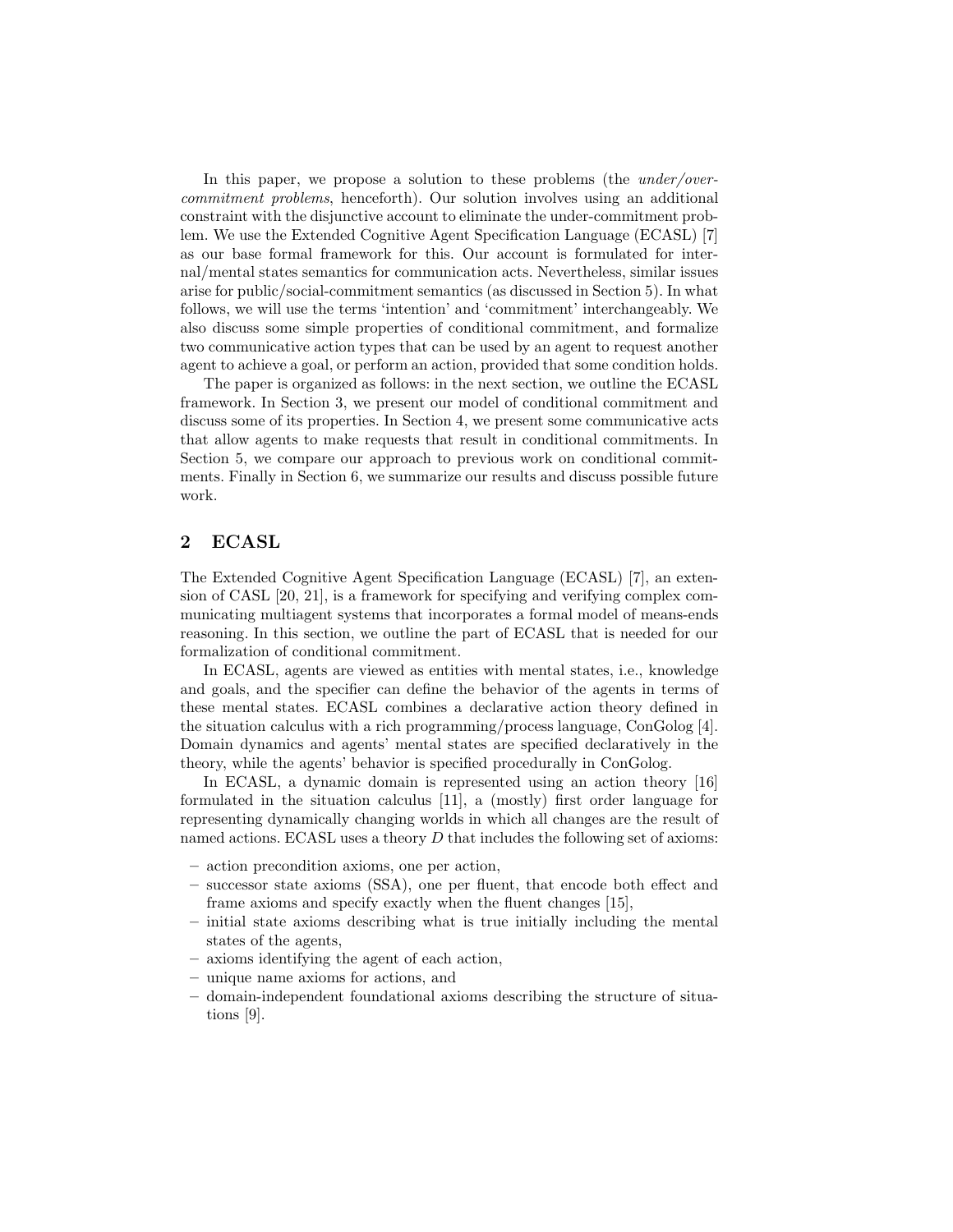Within ECASL, the behavior of agents is specified using the notation of the logic programming language ConGolog [4], the concurrent version of Golog [10]. A typical ConGolog program is composed of a sequence of procedure declarations, followed by a complex action. Complex actions can be composed using constructs that include primitive actions  $(a)$ , waiting for a condition  $(\phi')$ , sequence  $(\delta_1; \delta_2)$ , nondeterministic branch  $(\delta_1 | \delta_2)$ , nondeterministic choice of arguments  $(\pi x.\delta)$ , conditional branching (If  $\phi$  Then  $\delta_1$  Else  $\delta_2$  EndIf), while loop (While  $\phi$  Do  $\sigma$  EndWhile), and procedure call  $(\beta(\vec{p}))$ . Intuitively,  $\pi x.\delta$ nondeterministically picks a binding for the variable  $x$  and performs the program  $\delta$  for this binding of x. ConGolog also supports nondeterministic iteration, concurrent execution with and without priorities, and interrupts. To deal with multiagent processes, primitive actions in ECASL take the agent of the action as argument.

The semantics of the ConGolog process description language is defined in terms of transitions, in the style of structural operational semantics [13]. Two special predicates Final and Trans are introduced, and are characterized by defining axioms for each of the above constructs, where  $Final(\delta, s)$  means that program  $\delta$  may legally terminate in situation s, and where  $Trans(\delta, s, \delta', s')$ means that program  $\delta$  in situation s may legally execute one step, ending in situation s' with program  $\delta'$  remaining.<sup>1</sup> The overall semantics of a program is specified by the Do relation:

$$
Do(\delta, s, s') \doteq \exists \delta' \cdot (Trans^*(\delta, s, \delta', s') \land Final(\delta', s')).
$$

 $Do(\delta, s, s')$  holds if and only if s' can be reached by performing a sequence of transitions starting with program  $\delta$  in s, and the remaining program  $\delta'$  may legally terminate in s'. Here, Trans<sup>\*</sup> is the reflexive transitive closure of the transition relation Trans.

ECASL incorporates a branching time temporal logic, where each situation has a linear past and a branching future. In this framework, one can write both state formulas and path formulas. A state formula  $\phi(s)$  takes a single situation as argument and is evaluated with respect to that situation. On the other hand, a path formula  $\psi(s_1, s_2)$  takes two situations as arguments and is evaluated with respect to the interval (finite path)  $[s_1, s_2]$ . We often use  $\phi$  (and  $\psi$ ) to denote a formula whose fluents may contain a placeholder constant now (now and then, resp.) that stands for the situation in which  $\phi$  ( $\psi$ , resp.) must hold.  $\phi(s)$  (and  $\psi(s_1, s_2)$ ) is the formula that results from replacing now with s (now and then with  $s_1$  and  $s_2$ , resp.). Where the intended meaning is clear, we sometimes suppress the placeholder(s).

ECASL allows the specifier to model agents in terms of their mental states by including operators to specify agents' information (i.e., their knowledge), and motivation (i.e., their goals or intentions). We usually use state formulas within the scope of knowledge, and path formulas within the scope of intentions.

<sup>&</sup>lt;sup>1</sup> Since we have predicates that take programs as arguments, we need to encode programs and formulae as first-order terms as in [4]. For notational simplicity, we suppress this encoding and use formulae and programs as terms directly.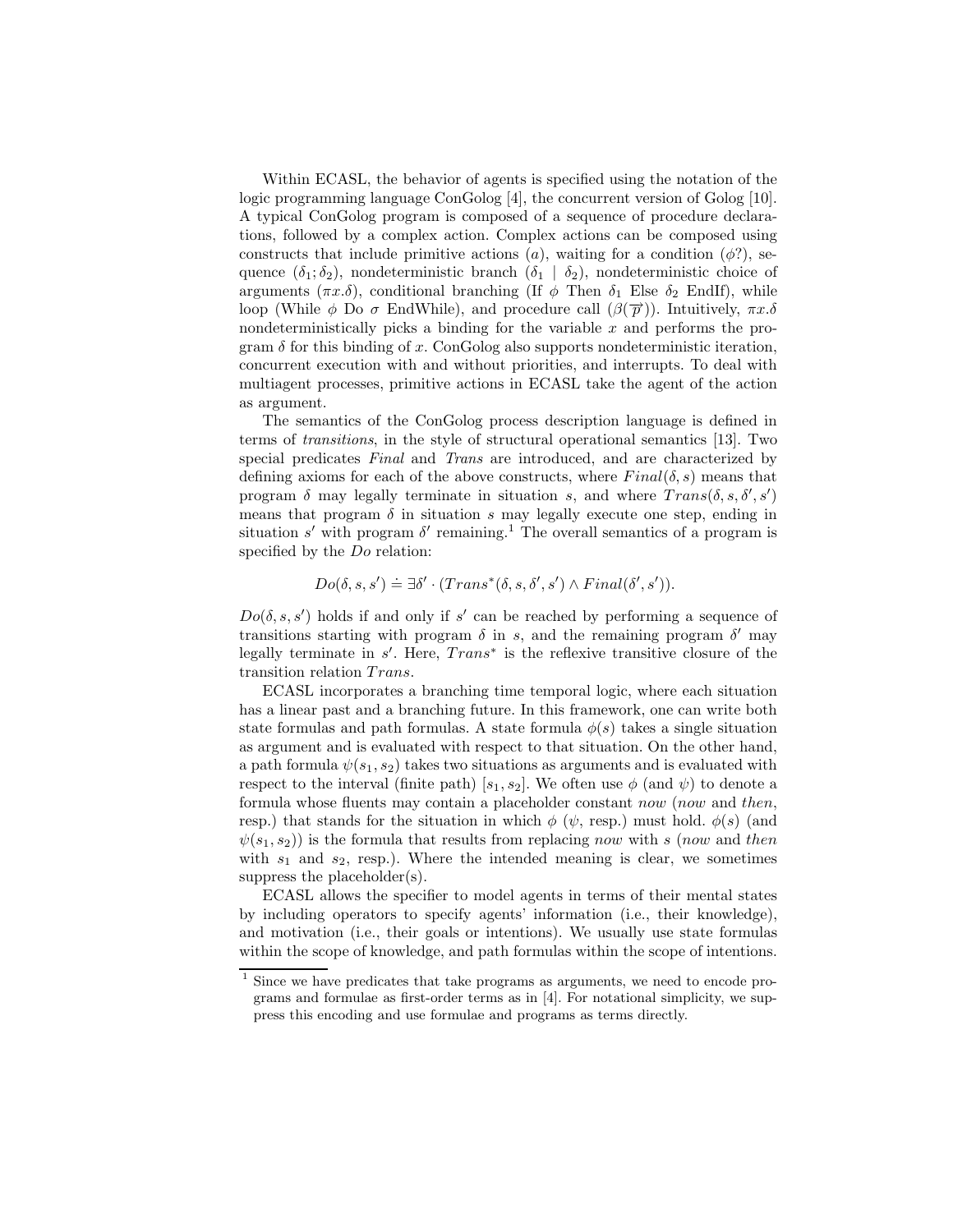Following [12, 18], ECASL models knowledge using a possible worlds account adapted to the situation calculus.  $K(agt, s', s)$  is used to denote that in situation s, agt thinks that she could be in situation  $s'$ .  $s'$  is called a K-alternative situation for agt in s. Using K, the knowledge or belief of an agent, Know $(agt, \phi, s)$ , is defined as  $\forall s'(K(\overline{agt}, s', s) \supset \phi(s'))$ , i.e. agt knows  $\phi$  in s if  $\phi$  holds in all of agt's  $K$ -accessible situations in  $s$ . In ECASL,  $K$  is constrained to be reflexive, transitive, and Euclidean in the initial situation to capture the fact that agents' knowledge is true, and that agents have positive and negative introspection. As shown in [18], these constraints then continue to hold after any sequence of actions since they are preserved by the successor state axiom for K.

ECASL supports knowledge expansion as a result of sensing actions [18] and some informing communicative actions. Here, we restrict our discussion to knowledge expansion as a result of inform actions. The preconditions of inform are as follows:

$$
Poss(inform(inf,agt, \phi), s) \equiv \text{Know}(inf, \phi, s)
$$

$$
\land \neg \text{Know}(inf, \text{Know}(agt, \phi, now), s).
$$

In other words, the agent *inf* can inform *agt* that  $\phi$ , iff *inf* knows that  $\phi$  currently holds, and does not believe that *agt* currently knows that  $\phi$ . The successor state axiom  $(SSA)$  for K is defined as follows:

$$
K(agt, s^*, do(a, s)) \equiv \exists s'. \ [K(agt, s', s) \land s^* = do(a, s') \land Poss(a, s') \land \forall inf, \phi. (a = inform(inf,agt, \phi) \supset \phi(s'))].
$$

This says that after an action happens, every agent learns that it was possible and has happened. Moreover, if the action involves someone informing agt that  $\phi$  holds, then *agt* knows this afterwards. Note that this axiom only handles knowledge expansion, not revision.

ECASL also incorporates goal expansion and a limited form of goal contraction. Goals or intentions are modeled using an accessibility relation W over possible situations. The W-accessible situations for an agent are the ones where she thinks that all her goals are satisfied. W-accessible situations may include situations that the agent thinks are impossible, unlike Cohen and Levesque's [2] G-accessible worlds. But intentions are defined in terms of the more primitive W and K relations so that the intention accessible situations are  $W$ -accessible situations that are also compatible with what the agent knows, in the sense that there is a  $K$ -accessible situation in their history. This guarantees that agents' intentions are realistic, that is, agents can only intend things that they believe are possible. Thus we have:

$$
Int(agt, \psi, s) \doteq \forall s', s^*. [W(agt, s^*, s) \wedge K(agt, s', s) \wedge s' \le s^*] \supset \psi(s', s^*).
$$

This means that the intentions of an agent in s are those formulas that are true for all intervals between situations  $s'$  and  $s^*$  where the situations  $s^*$  are Waccessible from  $s$  and have a  $K$ -accessible situation  $s'$  in their history. Intentions are future oriented, and any goal formula will be evaluated with respect to a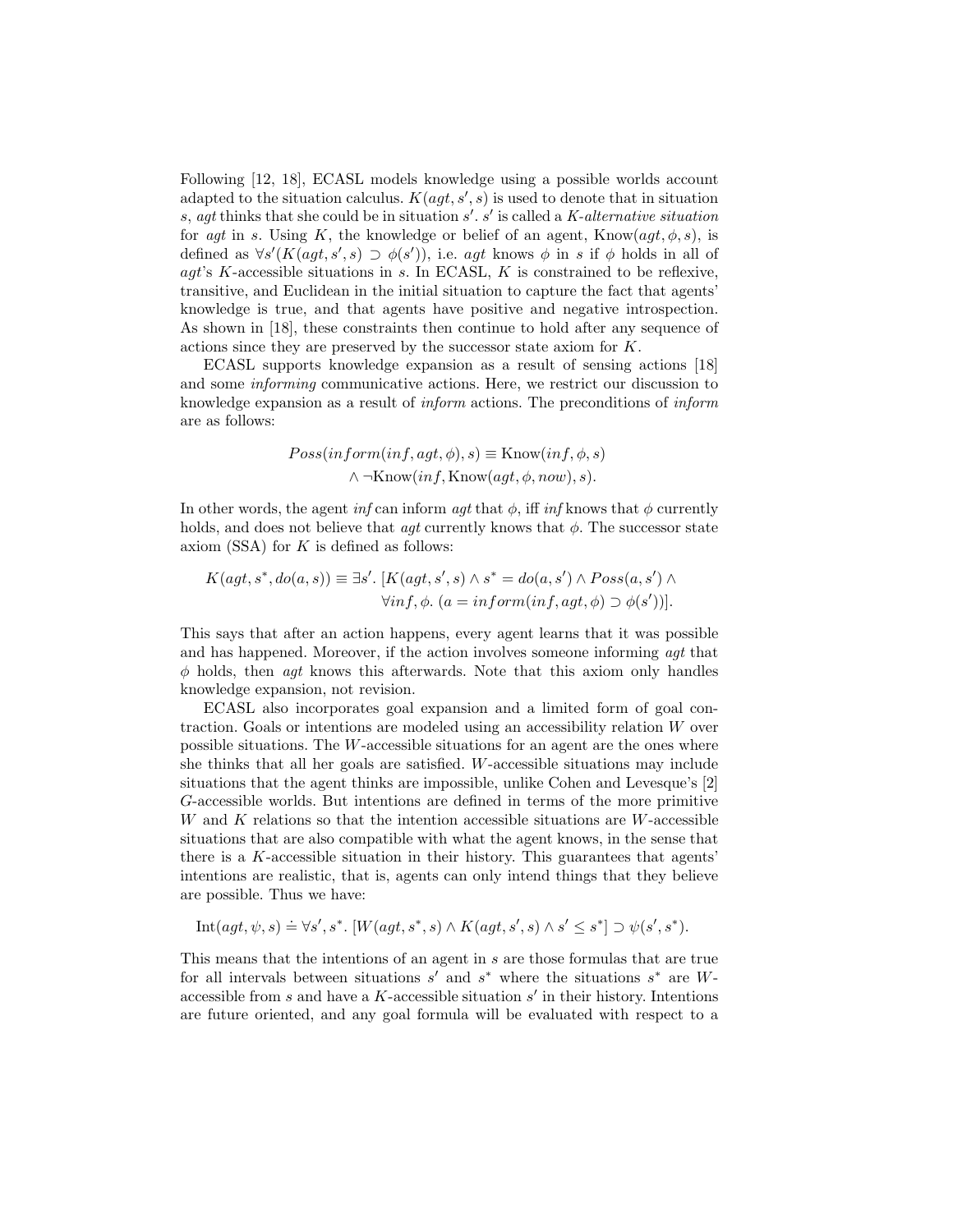finite path defined by a pair of situations, a current situation now and an ending situation then. This formalization of goals can deal with both achievement goals and maintenance goals. An achievement goal  $\phi$  is said to be eventually satisfied if  $\phi$  holds in some situation between now and then, i.e., if  $\Diamond(\phi, now, then)$ , which is defined as  $\exists s'$ . (now  $\leq s' \leq$  then  $\wedge \phi(s')$ ).<sup>2</sup> In [19], Shapiro showed how positive and negative introspection of intentions can be modeled by placing some constraints on  $K$  and  $W$ . To make sure that agents' wishes and intentions are consistent, W is also constrained to be serial.

ECASL provides an intention transfer communication action, request, which is defined in terms of *inform*. This is similar to Herzig and Longin's account  $[6]$ , where a request is defined as informing about one's intentions, and the requested goals are adopted via cooperation principles. The request action can be used by an agent to request another agent to achieve some state of affairs. Formally, we have:

$$
request(req,agt, \phi) \doteq inform(req,agt,Int(req, \phi, now)).
$$

The SSA for W which handles intention change in ECASL, has the same structure as a SSA for a domain dependent fluent. In the following,  $W^+(agt, a, s^*, s)$  $(W^-(agt, a, s^*, s)$ , respectively) denotes the conditions under which  $s^*$  is added to (dropped from, respectively) W as a result of the action  $a$ :

$$
W(agt, s^*, do(a, s)) \equiv W^+(agt, a, s^*, s) \lor (W(agt, s^*, s) \land \neg W^-(agt, a, s^*, s)).
$$

An agent's intentions are expanded when it is requested something by another agent. After the request(req,agt, $\psi$ ) action, agt adopts the goal that  $\psi$ , unless she has a conflicting goal or is not willing to serve req for  $\psi$ . Therefore, this action should cause *agt* to drop any paths in W where  $\psi$  does not hold. This is handled in  $W^-$ :

$$
W^-(agt, a, s^*, s) \doteq [\exists req, \psi. a = request(req,agt, \psi) \land Serves(agt, req, \psi, s) \land \neg Int(agt, \neg \psi, s) \land \exists s'. K(agt, s', s) \land s' \leq s^* \land \neg \psi(do(a, s'), s^*)].
$$

A limited form of intention contraction is also handled in ECASL. Agents intentions are contracted as a result of a cancelRequest action. ECASL also incorporates a formal model of means-ends reasoning and commitment to rational plans to achieve intentions. See [7] for details.

Table 1 shows some abbreviations that will be used throughout the paper.

<sup>&</sup>lt;sup>2</sup> We sometimes use  $\diamond$  with a path formula  $\psi$  argument, in which case, we mean that  $\psi$  holds over some interval [s, then] that starts at some situation s between now and then; see Table 1 for the formal definition.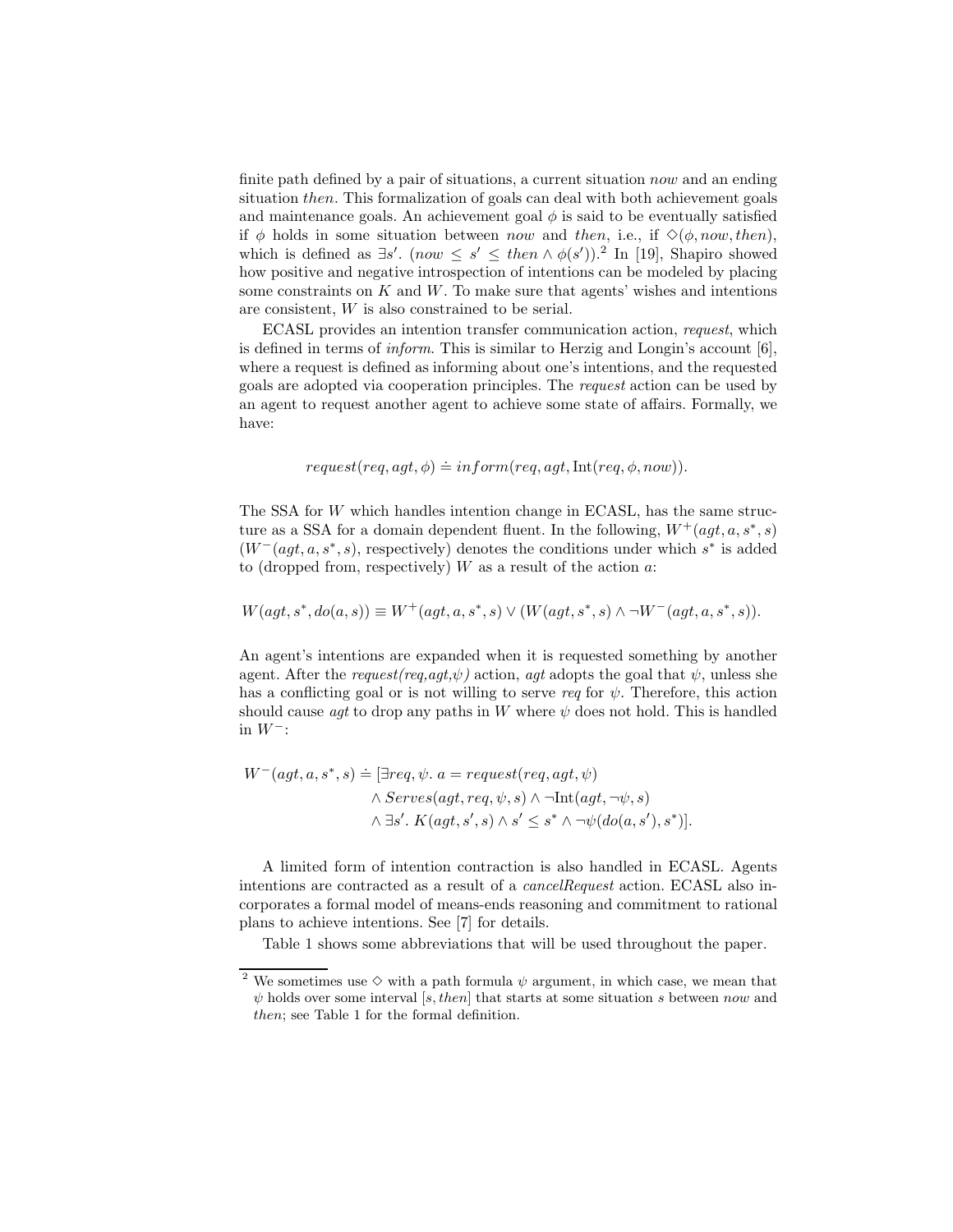Table 1. Some Definitions of Temporal Operators

1.  $\Diamond(\psi, now, then) \doteq \exists s'. now \leq s' \leq then \land \psi(s', then),$ 2.  $\Box(\psi, now, then) = \Box \circ \cdot now \leq \circ \leq mc$ <br>2.  $\Box(\psi, now, then) \doteq \neg \Diamond(\neg \psi, now, then),$ 3.  $[\phi \text{ Until } \psi](now, then) = \exists s'. now \leq s' \leq then \land \psi(s', then)$  $\land \forall s'' \ldotp \mathit{now} \leq s'' < s' \supset \phi(s''),$ 4. Before $(\psi, \phi, now, then) \doteq \exists s'. now \leq s' \leq then \wedge \psi(s', then) \supset$  $\exists s''\ldotp\mathit{now} \leq s'' < s' \wedge \phi(s''),$ 5. E $_{\diamond}(\phi, now) \doteq \exists s. now \leq s \wedge \phi(s),$ 6.  $A_{\Box}(\phi, now) = \Box s \cdot now \leq s' \wedge s$ <br>6.  $A_{\Box}(\phi, now) \doteq \neg E_{\Diamond}(\neg \phi, now)$ , 7. Happens $(a, now, then) \doteq do(a, now) \leq then,$ 8. Happens( $\alpha$ , now, then) =  $\exists s'$ .  $s' \leq$  then  $\land$   $Do(\delta, s', then)$ .

# 3 Conditional Commitments

Having presented our framework, we now return to our discussion about conditional commitments. Informally, an agent agt has a conditional commitment or intention that  $\psi$  on the condition that  $\phi$  if agt intends to achieve  $\psi$  as soon as the condition  $\phi$  holds. In our specification, we assume that  $\phi$  is an achievement goal, whereas  $\psi$  can be any kind of goal (achievement, maintenance, etc.). In other words, the trigger condition  $\phi$  of a conditional intention is a state formula that takes a single situation now as argument, unlike the goal formula  $\psi$ , which is a path formula and takes two situations now and then as arguments.<sup>3</sup> If one wishes to use an achievement goal  $\phi'$  for  $\psi$ , one can use  $\Diamond(\phi', now, then)$ . For simplicity, we also assume that the trigger condition  $\phi$  is a one-time goal, i.e. once  $\phi$  becomes true, it remains true forever.

So we now propose a formalization of conditional intentions that avoids the under/over-commitment problem:

> CondInt $(agt, \phi, \psi, s) \doteq$  $Int(aqt, DisjGoal(\phi, \psi, now, then))$  $\wedge \text{NoUnderComm}(agt, \phi, now, then), s),$  $DisjGoal(\phi, \psi, now, then) \doteq$  $[\neg \phi \text{ Until } (\phi \land \psi)](now, then) \lor \neg \Diamond(\phi, now, then),$  $Nol'nderComm(agt, \phi, now, then) =$  $\Box$ ( $\mathrm{Int}(agt, \Box(\neg \phi, now, then), now)$ ) Know $(agt, A<sub>□</sub>(¬φ, now), now)], now, then).$

That is, agt conditionally intends that  $\psi$  provided that  $\phi$ , iff agt intends that the following conditions hold:

<sup>3</sup> We could also handle trigger conditions that are not achievement goals. However, in these cases, since the trigger condition holds over a time interval, it is not always clear when exactly the triggering of the commitment to the conditional goal should occur. To avoid these complications, we stick to state formulas as triggers.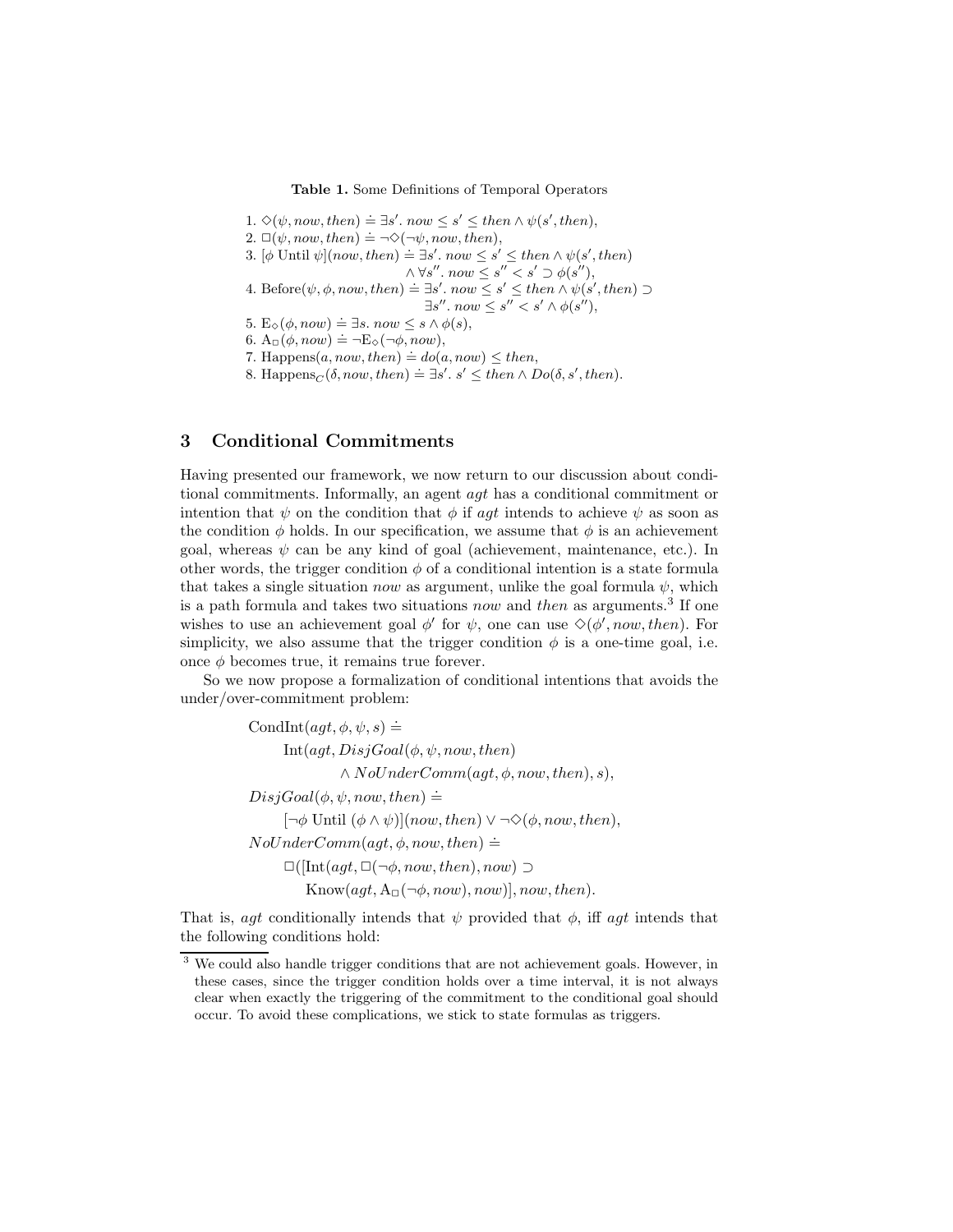- 1. either (a)  $\phi$  eventually holds, and  $\psi$  holds immediately from the time  $\phi$ comes to hold, or  $(b)$   $\phi$  never holds, and
- 2. if in any situation *agt* intends that  $\phi$  never comes to hold, she must also know in that situation that it can never become true.

Intuitively, this says that one way to fulfill an agent's conditional intention is to (1a) satisfy  $\psi$  after  $\phi$  comes to hold, and a second way is that (1b)  $\phi$ never comes to hold in the future. This part of our account is as in the disjunctive approach. However, we add to this that (2) the agent does not intend that  $\phi$  never comes to hold unless she knows that it can never hold. Thus we require that if at some situation, agt intends that  $\phi$  never comes true, it must be the case that she knows in that situation that  $\phi$  can never become true, and she only intends this because it has become inevitable. So the additional constraint that  $Nol$  nder Comm(aqt,  $\phi$ , now, then) ensures that agt will not do anything intentionally to make the triggering condition  $\phi$  remain false. One might be tempted to define  $NoUnderComm(agt, \phi, now, then)$ as  $\Box(\neg \text{Int}(agt, \Box(\neg \phi, now, then), now), now, then),$  i.e. agt never intends that  $\phi$ never holds. However, since some event may make  $\phi$  impossible to achieve, there is a possibility that *agt* may come to intend that  $\phi$  always be false, if this becomes inevitable. The only case in which *agt* intends that  $\phi$  always be false is when she knows that it can never become true.

Consider once again our online marketplace example given in Section 1 for the disjunctive account. Using this definition of conditional commitment, a seller slr's intention to send the goods when a buyer by pays, CondInt $(slr,-)$  $GetPaid(byr, slr)$ , Happens( $shipGoods(slr, byr)$ , now, then), s) can be formalized as follows:

Int(slr, DisjGoal(GetPaid(byr, slr),  $Happens(shipGoods(str, byr), now, then), now, then)$  $\land \textit{NoUnderComm}(\textit{slr}, \textit{GetPaid}(\textit{byr}, \textit{slr}), \textit{now}, \textit{then}), s).$ 

slr's intention can be further expanded to:

Int(slr, [GetPaidAndThenSendGoods(byr, slr, now, then)  $\vee \neg \Diamond (GetPaid(byr, slr), now, then)$ ] ∧  $\Box((\mathrm{Int}(slr, \Box\neg GetPaul(byr, slr), now) \supset$  $Know(slr, A<sub>□</sub>(¬GetPaid(byr, slr), now), now)), now, then)], s),$ 

where,

 $GetPaidAndThenSendGoods (byr, slr, now, then) \doteq$  $\neg GetPaid(byr, slr)$  Until  $(GetPaid(byr, slr) \wedge Happens(shipGoods(slr, byr), now, then)$ ](now, then).

From this, we can see that there are only two ways by which slr can satisfy this conditional intention: either at some future or current situation byr pays slr and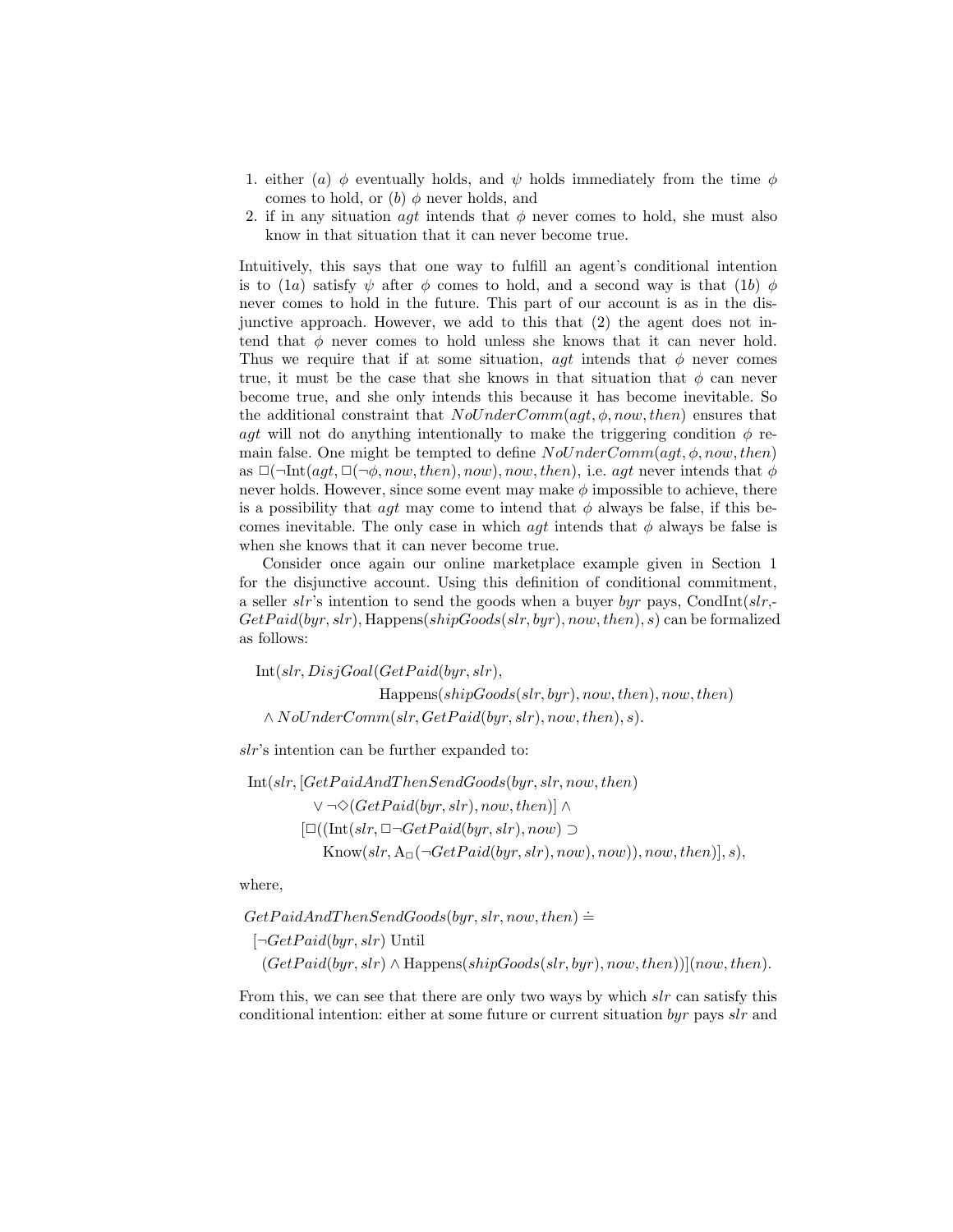then slr sends the goods to byr, or, byr never pays  $slr$ , and as long as  $slr$  does not know that *byr* will never pay her, she does not intend not to get paid. Since slr cannot intend not to get paid, she cannot deliberately perform anything (for example block the payment from  $byr$ ) to make the triggering condition remain false. If at a later situation,  $slr$  learns that it has become impossible for  $byr$  to ever pay her, slr will inevitably intend that byr never pays her, but otherwise she cannot acquire this intention. Thus, our formalization of conditional commitment does not suffer from the under-commitment problem.

Moreover, since we use the disjunctive approach, our account does not suffer from the over-commitment problem associated with the conjunctive approach. Consider the second example given in Section 1, where slr has the intention to ship a replacement unit when byr returns a defective good. Using our definition, this can be expanded to  $slr$ 's intention that either *byr* never returns a defective product, or byr returns a defective product and slr ships the replacement unit after that. Thus  $slr$  is not over-committed and will not perform something deliberately so that byr returns a product. The additional constraint that slr never intends that by never return a product unless she knows that by will never return a product does not seem to lead to any over-commitment. Thus our formalization of conditional intention is also free from the over-commitment problem.

Note that, our account allows the agent who has a conditional intention to intend not to know whether the condition holds. We could easily strengthen the definition to rule this out, but it is not clear that this is always appropriate.

Next, we show a simple property of conditional intention. Assume that the domain theory D (as discussed in Section 2) includes our definition of conditional commitment given above. Then we have the following theorem that says that if an agent *agt* conditionally intends that  $\psi$  provided that  $\phi$  in situation s, and if she knows that  $\phi$  holds in s, then agt intends that  $\psi$  in s.

### Theorem 1.

 $D \models \text{CondInt}(agt, \phi, \psi, s) \wedge \text{Know}(agt, \phi, s) \supset \text{Int}(agt, \psi, s).$ 

So when the agent knows that the condition has become true, a conditional intention reduces to an ordinary intention.

It would be interesting to prove additional results about conditional intentions, for instance, that a conditional intention persists as long as its condition is known to remain false and not known to have become impossible. We leave this for future work.

## 4 Conditional Requests

We now discuss two communicative acts, request When and regAct When, that can be used by an agent to request someone to achieve  $\psi$  or to execute a program  $\delta$  respectively, on the condition that  $\phi$  becomes true. Recall that, in ECASL the SSA for W determines whether an agent adopts a goal when requested; the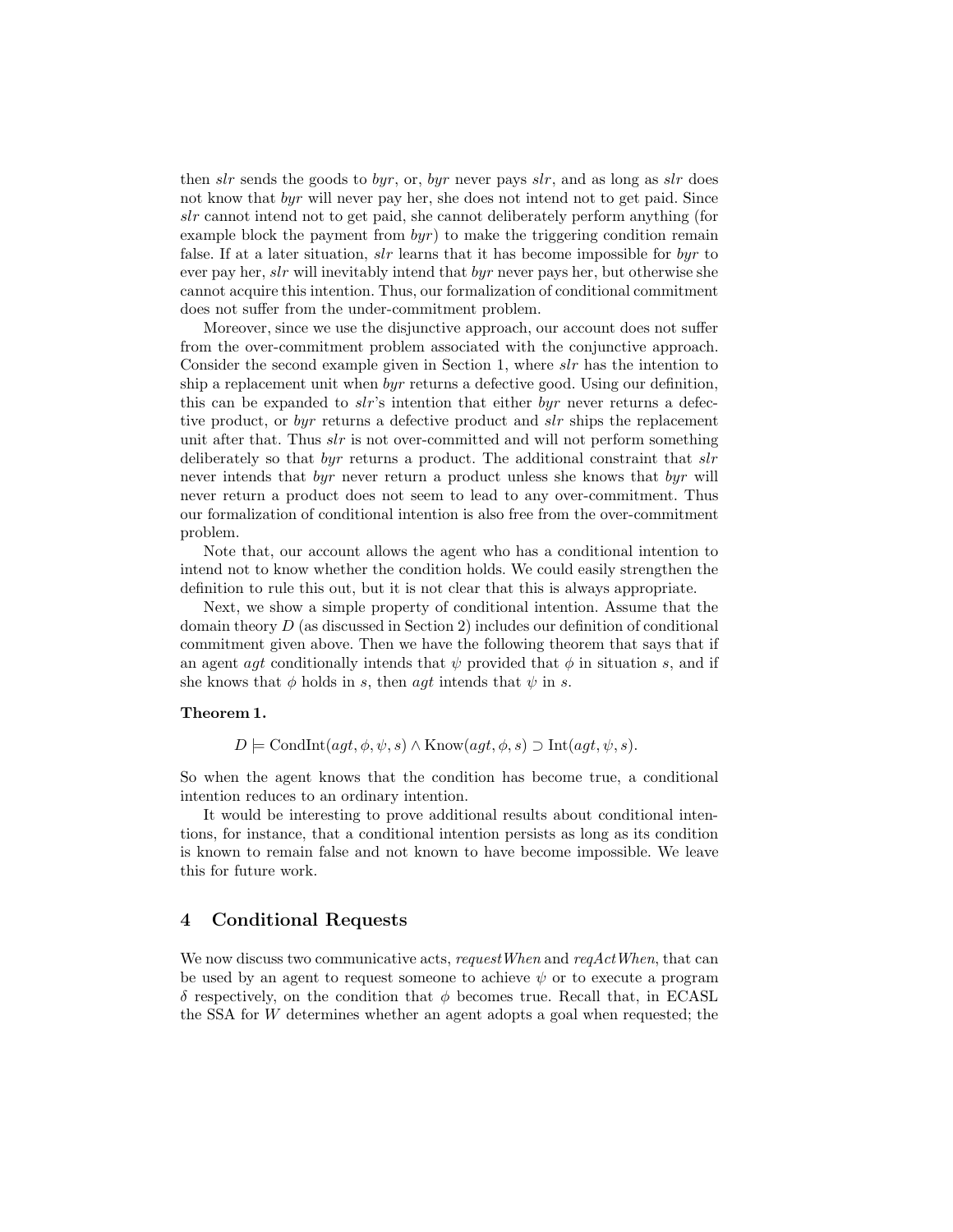requested goal is adopted by the requestee via cooperation principles encoded in the SSA for W. Thus, we model requests as informing about intentions, rather than as primitives. In the following, we use  $CondlntCont(aqt, \phi, \psi)$  as an abbreviation for the content of a conditional intention  $DisjGoal(\phi, \psi, now, then) \wedge$  $NoUnderComm(aqt, \phi, now, then)$ . Now, one simple way to model a requester req's request to requestee agt to achieve  $\psi$  on the condition that  $\phi$  is as follows:

> $requestWhen_{sim}(req,agt,\phi,\psi) \doteq$  $request(req, aqt, CondIntCont(req, \phi, \psi)).$

This says that, req's conditional request to agt to achieve  $\psi$  provided that  $\phi$ amounts to req's request to agt to fulfill the content  $CondlntCont(req, \phi, \psi)$  of her own conditional intention. Using the definition of request, this conditional request amounts to req informing agt that she currently intends to achieve  $\psi$ provided that  $\phi$ . However, note that the content  $CondIntCont(req, \phi, \psi)$  of this conditional intention includes mental attitudes that refer to req, rather than agt. Since the SSA for W does not automatically replace the agent parameters of mental state operators used in a goal formula, if we model conditional request as above, given appropriate conditions (i.e., when agt agrees to serve req on  $CondIntCont(req, \phi, \psi)$  and does not currently have the intention that  $\neg CondIntCont(req, \phi, \psi)$ , agt will adopt the intention that  $CondIntCont(req, -\psi)$  $(\phi, \psi)$ , but not that  $CondIntCont(agt, \phi, \psi)$ . Thus she will not have the conditional intention to achieve  $\psi$  provided that  $\phi$  after the conditional request is performed, and this simple definition is not quite correct.

For example, suppose that the manager agent may wants to conditionally request the seller  $slr$  in situation s to ship the goods when the buyer byr pays her. So *mgr* can do this by performing the following action in s:

 $requestWhen_{sim}(mgr, slr, GetPaid(byr, slr),$ 

 $Happens(shipGoods(slr, byr), now, then)),$ 

which can be expanded to:

request(mgr, slr, CondIntCont(mgr, GetPaid(byr, slr),  $Happens(shipGoods (slr, byr), now, then$  $)).$ 

After the request is performed, if slr agrees to serve mgr on  $CondlntCont(mgr,$  $GetPaid(byr, slr)$ , Happens $(shipGoods(slr, byr)$ , now, then)), and does not intend that  $\neg CondIntCont(mgr, GetPad(byr, slr), Happens(shipGoods(slr, byr),$  $now, then)$ , the SSA for W will ensure that:

> $Int(slr, CondIntCont(mgr, GetPaid(byr, slr)),$  $Happens(shipGoods (slr, byr), now, then)), s_r),$

which can be expanded to:

 $Int(slr, DisjGoal(GetPaid(byr, slr),$ 

 $Happens(shipGoods (slr, byr), now, then), now, then)$  $\wedge \text{NoUnderComm}(\text{mqr}, \text{GetPa}id(\text{byr}, \text{slr}), \text{now}, \text{then}), s_r),$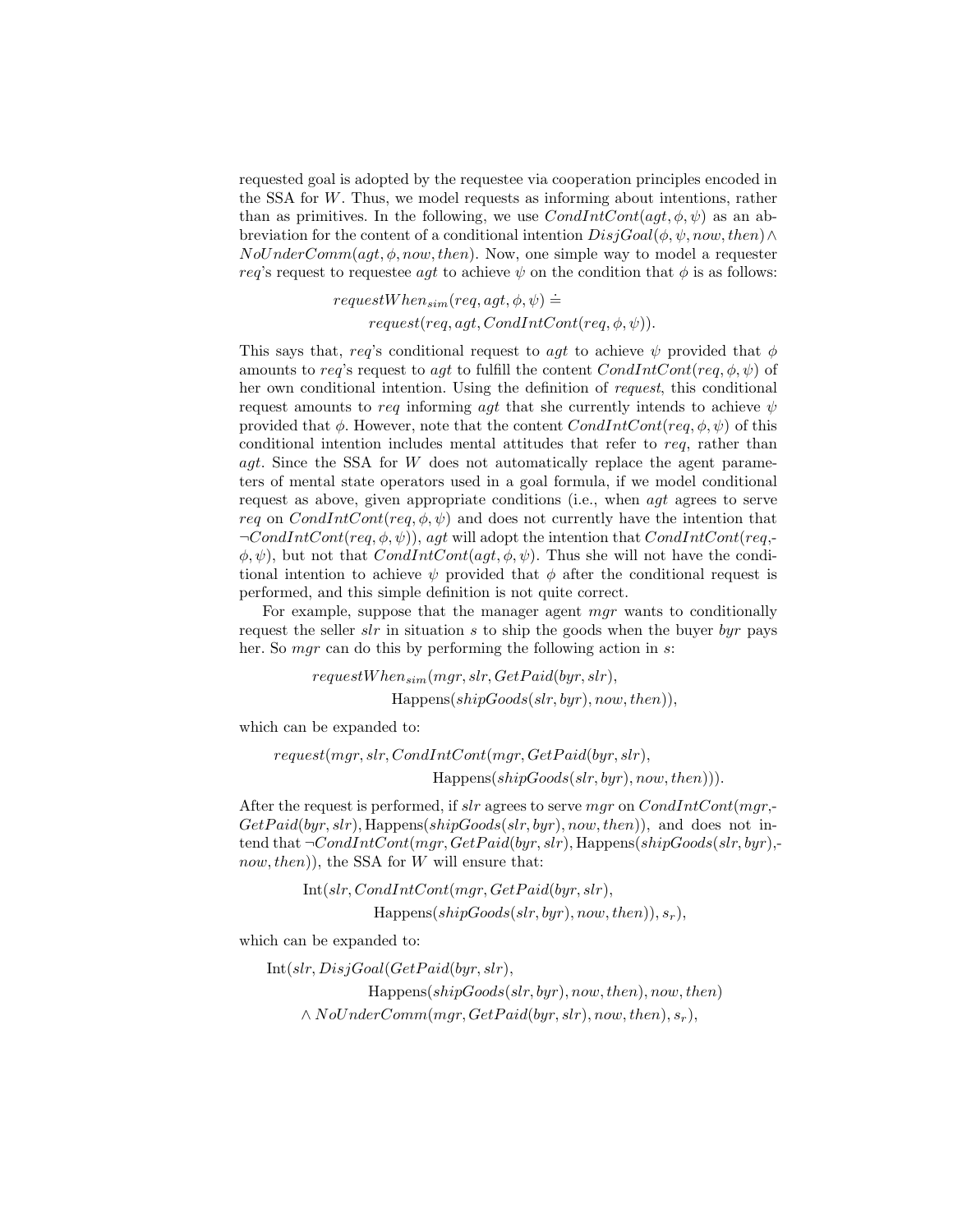where  $s_r$  is the situation that results from performing the requestWhen action in s. Now, using the definition of conditional intention, we can see that in  $s_r$ , slr does not have the conditional intention of sending the goods provided that byr pays her. The problem is with the mental state operators in the  $NoUnderComm(mqr, \ldots)$  part of slr's intention: they say that mqr will not intend that the payment not occur unless she knows it can never occur. What we need is for this constraint to hold for  $slr$ .

To deal with this problem, we propose the following model of conditional requests:

> $requestWhen(req,agt, \phi, \psi) \doteq$  $request(req, aqt, CondIntCont(aqt, \phi, \psi)).$

This says that req's request to agt to conditionally achieve  $\psi$  provided that  $\phi$ amounts to req's request to agt to fulfill the content of agt's conditional intention to achieve  $\psi$  provided that  $\phi$ , i.e.,  $CondIntCont(agt, \phi, \psi)$ . Using the definition of request, this can be further expanded to:

$$
requestWhen (req,agt, \phi, \psi) \doteqinform (req, agt, Int (req, CondIntCont (agt, \phi, \psi), now)).
$$

That is, req can request agt to achieve  $\psi$  on the condition that  $\phi$  by informing agt that she intends that  $CondIntCont(agt, \phi, \psi)$ . Note that, the agent parameter of  $CondlntCont(agt, \phi, \psi)$  is now the requestee agt, rather than the requester req. This guarantees that given that  $agt$  serves req and does not has the opposite intention, she will conditionally intend to achieve  $\psi$  provided that  $\phi$  after req conditionally requests her this. Thus this formalization of conditional request does not suffer from the above mentioned problem.

We also define a special type of conditional request, namely, the request to perform an action when some condition holds:

$$
reqActWhen (req, agt, \phi, \delta) \doteq
$$
  

$$
request When (req, agt, \phi, Happens_C(\delta, now, then)).
$$

This states that req's conditional request to agt to execute the program  $\delta$  provided that  $\phi$  amounts to req's conditional request to agt to execute  $\delta$  starting in the situation where  $\phi$  holds.

Now consider what happens when mgr conditionally requests slr to ship the goods when byr pays her, that is, when mgr performs the reg $ActWhen(mgr, slr,$  $GetPaid(byr, slr), shipGoods(slr, byr))$  action. Given that slr agrees to serve  $mqr$  and does not have the opposite intention, the SSA for W will make  $slr$ adopt the following intention:

```
Int(slr, CondIntCont(slr, GetPaid(byr, slr),
Happen<sub>C</sub>(sendGoods(slr, byr), when, then)).
```
and thus, by the definition of conditional intention, she will conditionally intend to send the goods when byr pays her. Thus, our formalization of conditional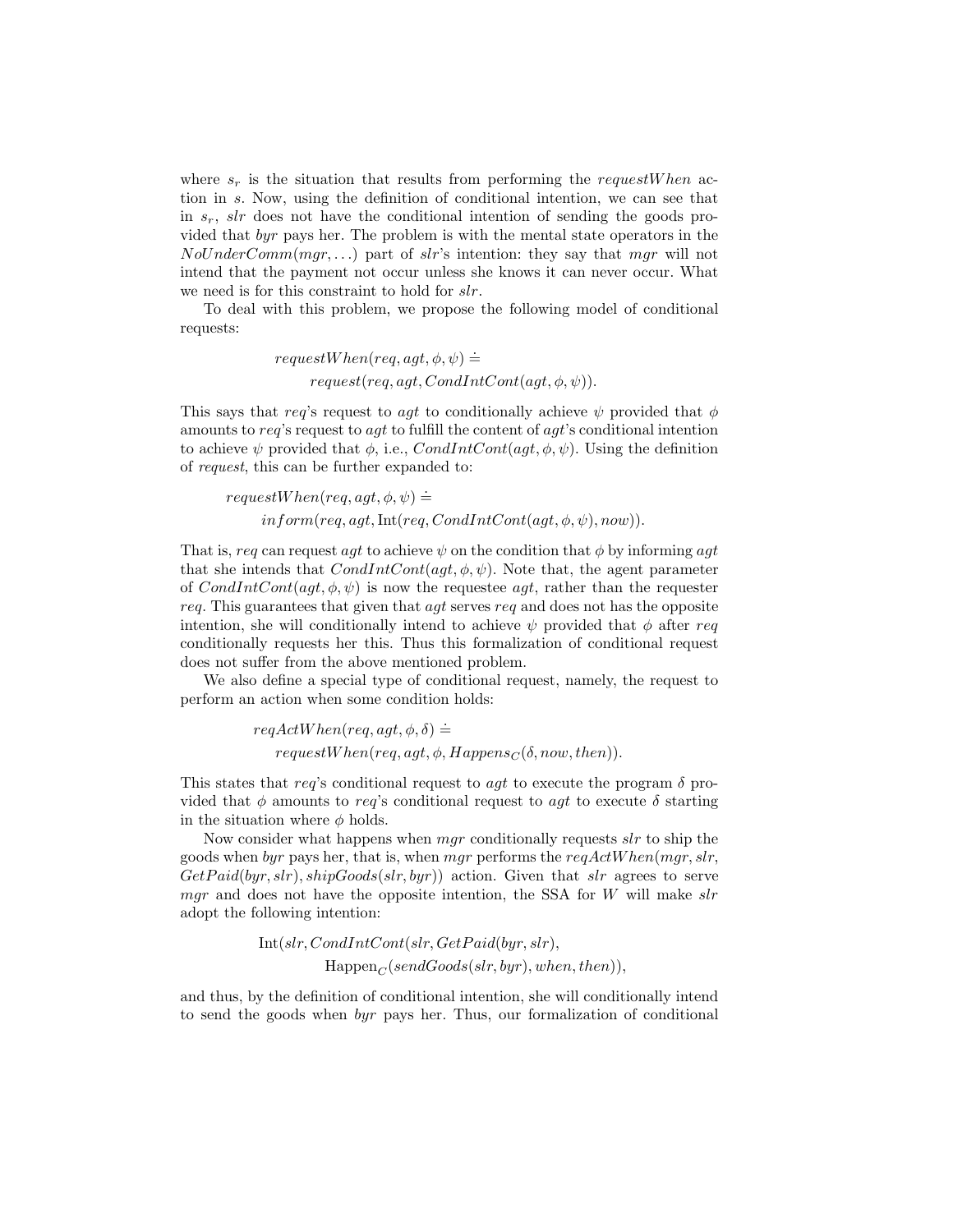requests allows the proper transfer of conditional intention from the requester to the requestee.

We next present a theorem that shows how agents' intentions are affected by the requestWhen action. Assume that the domain theory D includes our definition of these new communicative actions. We can show that:

#### Theorem 2.

$$
D \models [\neg \text{Int}(agt, \neg CondIntCont(agt, \phi, \psi), s) \land Serves(agt, req, CondIntCont(agt, \phi, \psi), s) \land Poss(requestWhen (req,agt, \phi, \psi), s)] \supset
$$
  
Condlnt(agt, \phi, \psi, do(requestWhen (req,agt, \phi, \psi), s)).

This says that if in some situation s, an agent agt does not intend not to fulfill the content of her conditional intention to achieve  $\psi$  provided that  $\phi$ , and if she serves another agent  $req$  on the content of this conditional commitment in  $s$ , then she will have the conditional intention to achieve  $\psi$  given that  $\phi$  after req conditionally request her this in s, provided that the request is possible in s.

It would be useful to extend our framework with a communication act that allows a conditional commitment created as a result of a requestWhen to be cancelled. We believe that the existing ECASL cancelRequest action can be used to define such a conditional commitment cancelling act. We leave this for future work.

# 5 Related Work

The under-commitment problem that we pointed out in Section 1 is related to another problem involving intentions discussed by Cohen and Levesque [2]. In that paper, they consider a robot who drops the intention of bringing a bottle of beer by breaking the last available bottle and thus making the intention impossible to achieve. Their solution was twofold: (1) they formalize intentions as persistent goals and (2) they assume that existing intentions act as a screen of admissibility over new intentions. In their framework, an agent's intentions persist until she knows that they have been achieved, or knows that it has become impossible to achieve them. Since the robot intends to bring a bottle of beer, she will not drop this goal until she achieves it or gets to know that it has become impossible to achieve. However, the robot can break the last available bottle to make her goal unachievable. But since an agent's current intentions provide a screen of admissibility for adopting new intentions, she cannot have these two conflicting intentions at the same time. Thus since she intends to bring a bottle, she cannot adopt the intention to break the only available bottle. Note that while this problem has similarities with the one addressed here, it does not involve conditional intentions.

In the literature, there has been some work on conditional intention. However, as mentioned earlier, all of the proposed treatments that we are aware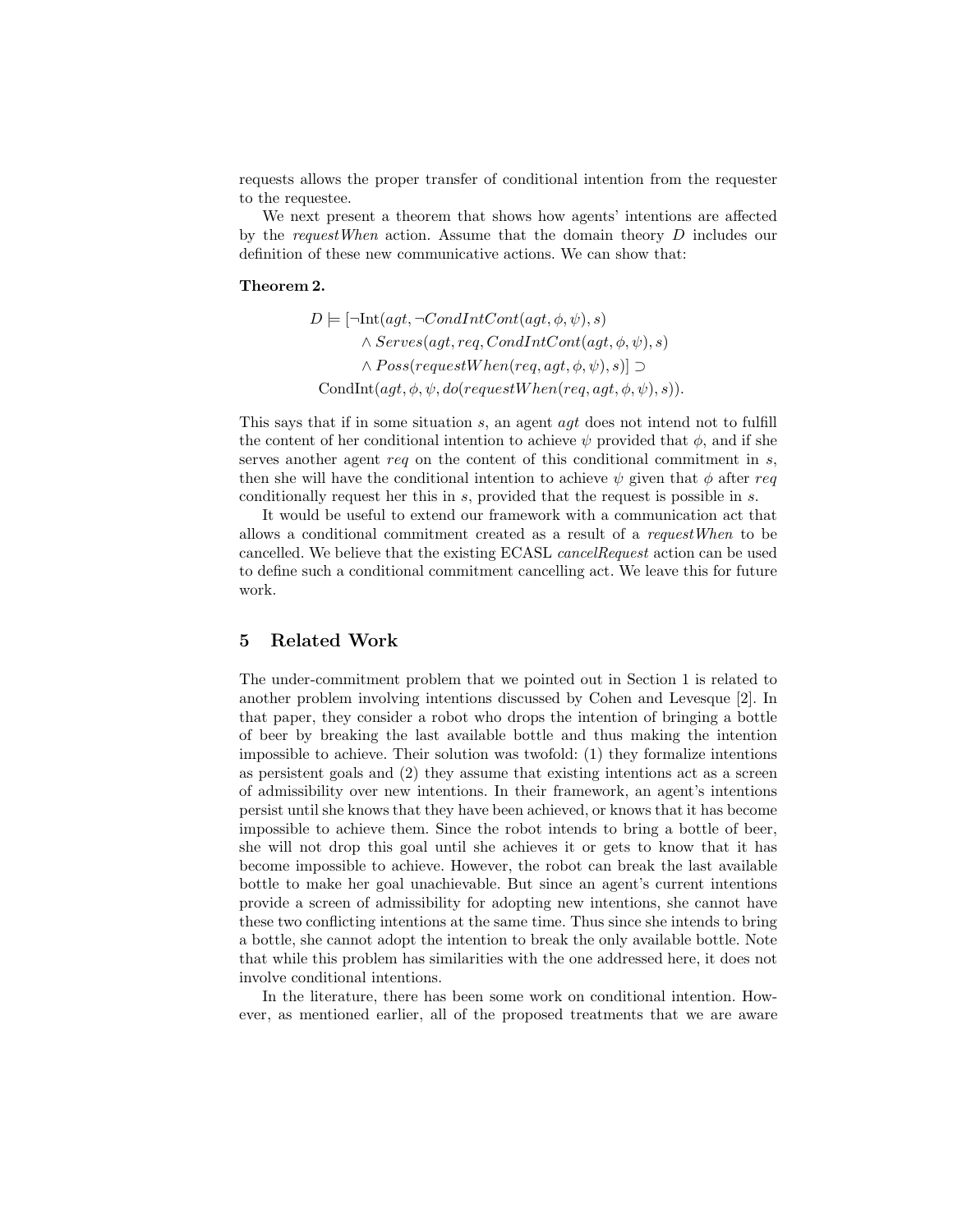of seem to suffer from the under- or over-commitment problems. Although it does not explictly address conditional intentions, the FIPA agent communication language specification [5] defines a type of communication act that leads to conditional intentions. In that framework, an agent can conditionally request another agent to execute an action when some condition holds. This is modeled as follows: req's conditional request to agt to perform  $act$  when  $\phi$  holds amounts to req informing agt that she has the intention that agt execute act and that  $\phi$ be true just before that. Note that req's intention amounts to the conjunction that  $\phi$  be true at some point and *agt* executes *act* right after that. Thus, this treatment of conditional intention can be viewed as a conjunctive account where the intention is to first achieve the triggering condition  $\phi$ , and then to achieve the conditional goal. As discussed in Section 1, this leads to the over-commitment problem.

Yolum and Singh [26] present a different model of conditional commitment that relies on a social obligation-based semantics rather than a traditional one based on mental states. Their main concern was the study of communication protocols that accommodate exceptions and take advantage of opportunities. They model interaction protocols using commitment machines that supply a content to protocol states and actions in terms of the social commitments of the participating agents. In their formal semantics, which is only briefly described, they adopt a branching time temporal model. The semantics for commitments involves a modal accessibility relation for commitments  $C$  that relates a state of the protocol (i.e. a time-point) s, a debtor agent  $x$ , and a creditor agent  $y$ to a set of paths P. Intuitively, x is responsible to y for satisfying  $\phi$  in state s iff  $\phi$  holds at time-point s along all paths p that are C-accessible from  $(x, y, s)$ . To model conditional commitment, they introduce a strict implication operator (denoted by  $\sim$ ) that requires the consequent to hold when the antecedent holds. The strict implication is false when the antecedent is false. Their semantics says that  $\phi \rightsquigarrow \phi'$  holds in a state s iff  $\phi$  holds in s and for all s' that satisfy  $\phi$ , every s'' that is similar to s' (i.e.  $s \approx s'$ ) also satisfies  $\phi'$ . What they mean by the similarity relation  $\approx$  is not explained. Thus for them, a conditional commitment  $C(x, y, \phi \rightsquigarrow \phi')$  holds in state s iff on all C-accessible paths p,  $\phi$  holds at s, and whenever some s' satisfies  $\phi$ , every s'' that is similar to s' satisfies  $\phi'$ . Since they model conditional commitments using the  $\sim$  operator, which behaves like a conjunction with some additional constraints, it appears that their formalization suffers from the over-commitment problem. It is also not clear how their formalization ensures that the goal is achieved after the condition along the paths.

Both [1] and [22] model conditional commitment as a disjunctive goal. In their social commitment and argument network based framework, Bentahar et al. [1] define conditional commitments as a simple implication. Their semantics of conditional commitment goes as follows:  $M, s \models \text{CondInt}_{Ben}(agt_1, ag_2, \phi, \psi)$ iff  $M, s \models EF^+ \phi \Rightarrow M, s \models ABC(ag t_1, ag t_2, \psi)$ , where s, E, F<sup>+</sup>, and ABC denotes a timepoint, there exists a path, sometime in the future, and absolute commitment, respectively. This says that  $agt_1$  is committed to  $agt_2$  to achieve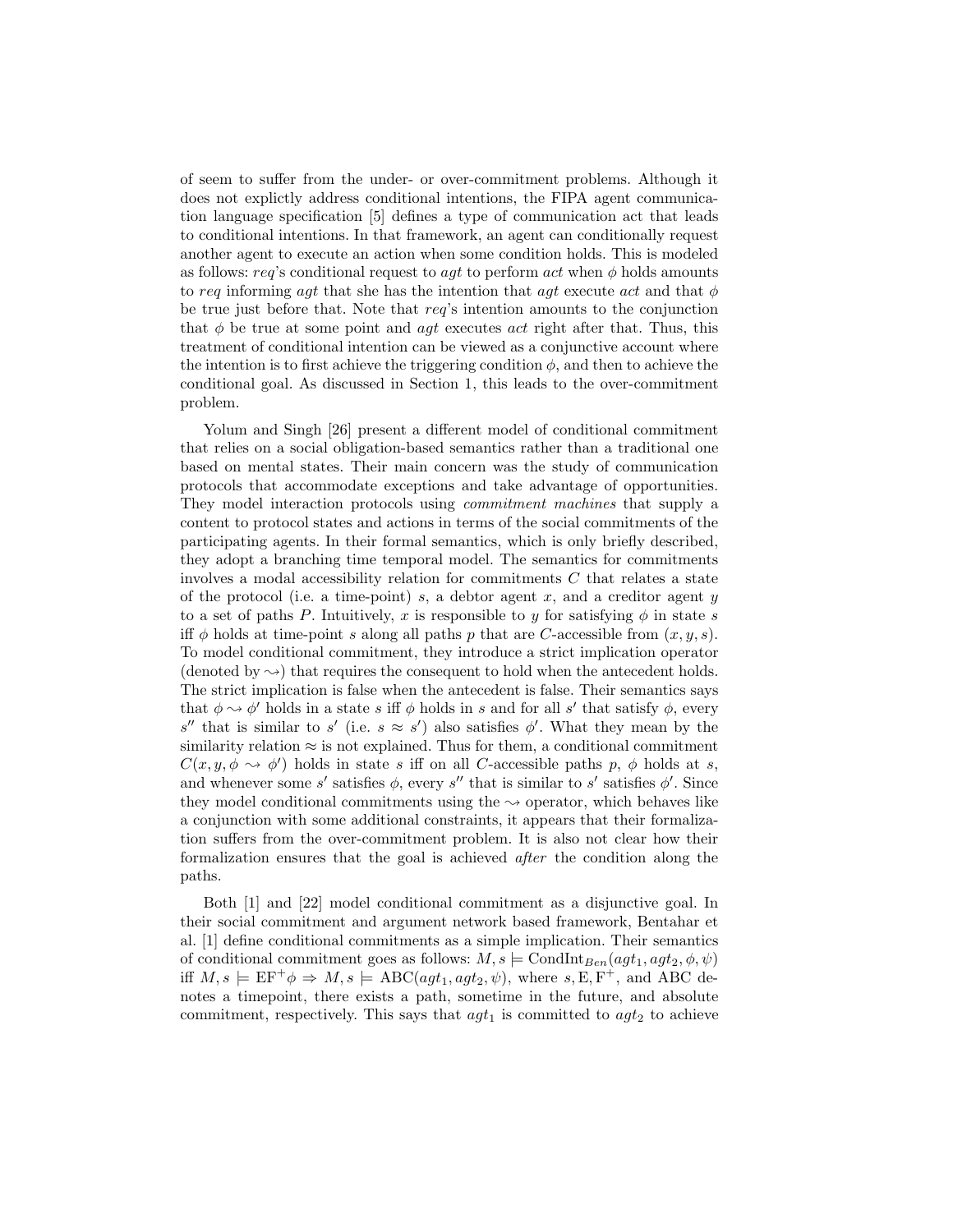$\psi$  on the condition that  $\phi$  means that  $agt_1$  is unconditionally committed to  $agt_2$ to achieve  $\psi$  if  $\phi$  holds at some timepoint over some path in the future. Besides suffering from the under-commitment problem associated with disjunctive accounts, this seems to require commitment to the goal too early, before the condition becomes true.

In [22], Shapiro et al. describe a framework for specifying communicative multiagent systems using ConGolog [4] within the situation calculus, an early version of CASL. Since they were lacking a goal-revision mechanism at that point, they introduced a type of conditional request, the request Unless action, in an attempt to avoid the need for goal-revision. requestUnless(req, agt,  $\phi, \psi$ ) means that req is requesting agt to adopt the goal that  $\psi$  unless  $\phi$  is obtained. The execution of request Unless (req, agt,  $\phi$ ,  $\psi$ ) makes agt adopt the goal that  $\phi \vee \psi$ . This amounts to modeling conditional intentions as disjunctive goals, and hence the account suffers from the under-commitment problem.

### 6 Conclusion

In this paper, we identified some problems with many existing formalizations of conditional commitments. These seem to either have the agents over-committed, intending to achieve the condition under which the goal would have to be achieved, or under-committed, possibly intending that this condition remain false forever. We could not find any problem-free account in the literature. We presented a definition of conditional intentions that does not suffer from these problems. We then formalized two types of communicative actions that allow agents to make requests that lead to conditional commitments. We also proved some properties of conditional commitments and conditional requests. Finally, we discussed previous work on conditional commitments.

The theory presented here is a part of our ongoing research on the semantics of speech acts and agent communication in the situation calculus. In [8], we present an extended version of this work where we model some simple communication protocols that deal with conditional requests. Much work remains. In the future, we would like to prove other properties of conditional commitments, for example, about the persistence and revision of such commitments. We also plan to formalize complex interaction protocols, such as the Contract Net protocol [25] and the Net Bill protocol [24], using our formalization of conditional intention.

### Acknowledgements

We thank Hector Levesque and the reviewers for useful comments on this work.

### References

1. Bentahar, J., Moulin, B., Meyer, J.-J. Ch., Chaib-draa, B.: A Logical Model of Commitment and Argument Network for Agent Communication. In: Proceedings of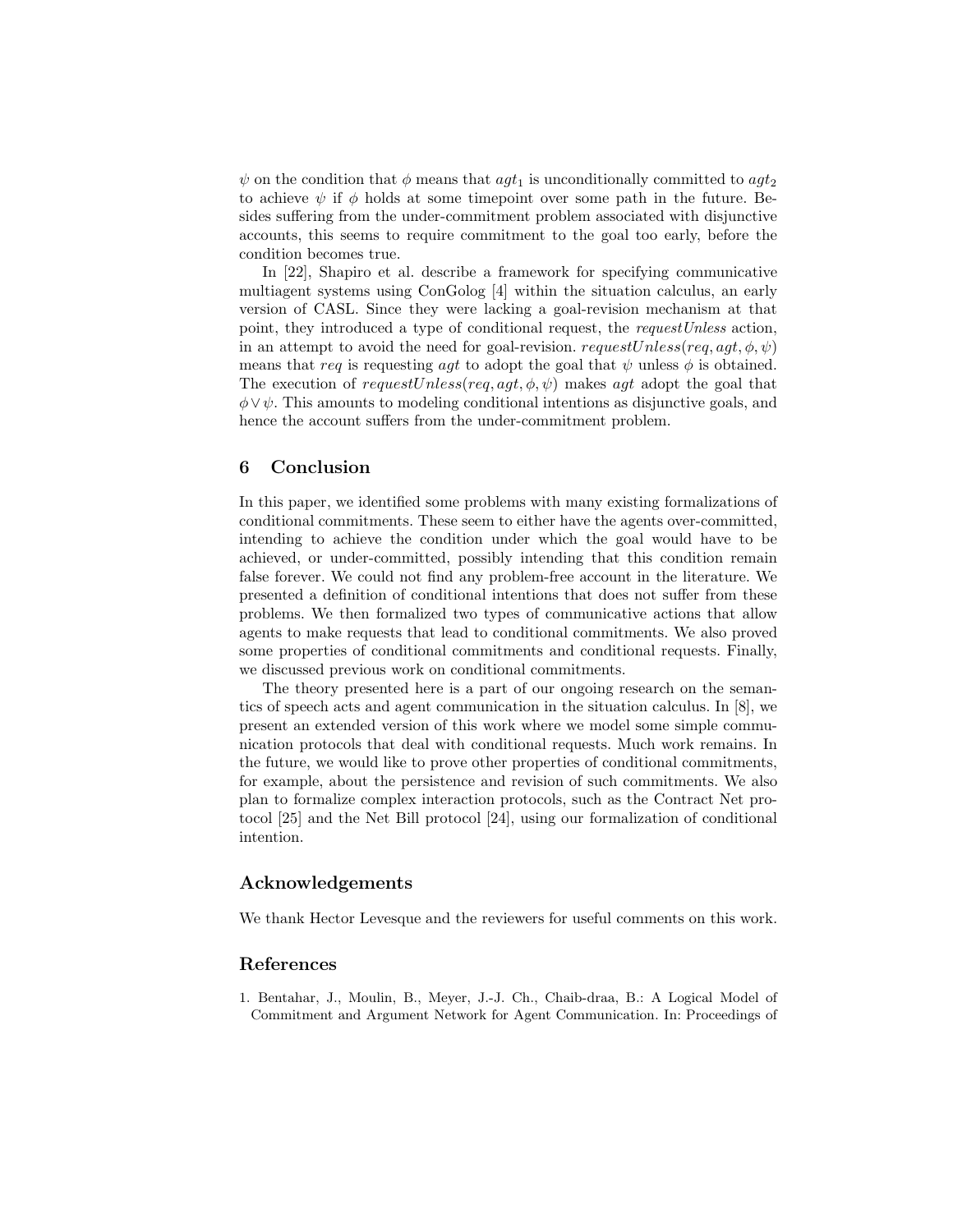the Third International Joint Conference on Autonomous Agents and Multiagent Systems (AAMAS-04), New York, USA (2004) 792–799

- 2. Cohen, P., Levesque, H.: Intention is Choice with Commitment. Artificial Intelligence, 42:(2-3), (1990) 213–361
- 3. Cohen, P., Levesque, H.: Rational Interaction as the Basis for Communication. In: Cohen P., Morgan, J., Pollack, M. (eds.): Intentions in Communication. Cambridge, MA, MIT Press (1990) 221–255
- 4. De Giacomo, G., Lespérance, Y., Levesque, H.: ConGolog, a Concurrent Programming Language Based on the Situation Calculus. Artificial Intelligence, 121 (2000) 109–169
- 5. Foundations for Intelligent Physical Agents: FIPA Communicative Act Library Specification. Document 37 (1997-2002)
- 6. Herzig, A., Longin, D.: A Logic of Intention with Cooperation Principles and with Assertive Speech Acts as Communication Primitives. In: Proc. of AAMAS 02 (2002)
- 7. Khan, S., Lespérance, Y.: ECASL: A Model of Rational Agency for Communicating Agents. In: Proceedings of the Fourth International Joint Conference on Autonomous Agents and Multiagent Systems (AAMAS-05), Utrecht University, The Netherlands (2005)
- 8. Khan, S.: A Situation Calculus Account of Multiagent Planning, Speech Acts, and Communication. M.Sc Thesis. Dept. of Computer Science, York University. In preparation (2005)
- 9. Lakemeyer, G., and Levesque, H.: AOL: A Logic of Acting, Sensing, Knowing, and Only-Knowing. In: Proc. of KR 98 (1998) 316–327
- 10. Levesque, H., Reiter, R., Lespérance, Y., Lin, F., Scherl, R.: GOLOG: A Logic Programming Language for Dynamic Domains. J. of Logic Programming, 31 (1997)
- 11. McCarthy, J., Hayes, P.: Some Philosophical Problems from the Standpoint of Artificial Intelligence. Machine Intelligence, 4 (1969) 463–502
- 12. Moore, R.: A Formal Theory of Knowledge and Action. In: Hobbs J., Moore, R. (eds.): Formal Theories of the Commonsense World. Ablex (1985) 319–358
- 13. Plotkin, G.: A Structural Approach to Operational Semantics. Technical Report DAIMI-FN-19, Computer Science Dept., Aarhus University, Denmark (1981)
- 14. Rao, A., Georgeff, M.: Modeling Rational Agents within a BDI-architecture. In: Fikes, R., Sandewall, E. (eds.): Proc. of KR&R 91 (1991) 473–484
- 15. Reiter, R.: The Frame Problem in the Situation Calculus: A Simple Solution (Sometimes) and a Completeness Result for Goal Regression. In: Lifschitz, V. (ed.): Artificial Intelligence and Mathematical Theory of Computation: Papers in the Honor of John McCarthy. San Diego, CA, Academic Press (1991)
- 16. Reiter, R.: Knowledge in Action. Logical Foundations for Specifying and Implementing Dynamical Systems. MIT Press (2001)
- 17. Sadek, D.: Communication Theory = Rationality Principles + Communicative Act Models. In: Proc. of AAAI 94 Workshop on Planning for Interagent Comm. (1994)
- 18. Scherl, R., and Levesque, H.: Knowledge, Action, and the Frame Problem. Artificial Intelligence, vol. 144(1-2) (2003)
- 19. Shapiro, S.: Specifying and Verifying Multiagent Systems Using CASL. PhD Thesis. Dept. of Computer Science, University of Toronto. (2004)
- 20. Shapiro, S., Lespérance, Y.: Modeling Multiagent Systems with the Cognitive Agents Specification Language - A Feature Interaction Resolution Application. In: Castelfranchi, C., Lespérance, Y. (eds.): Intelligent Agents Vol. VII - Proc. of ATAL 00, LNAI 1986 (2001) 244–259